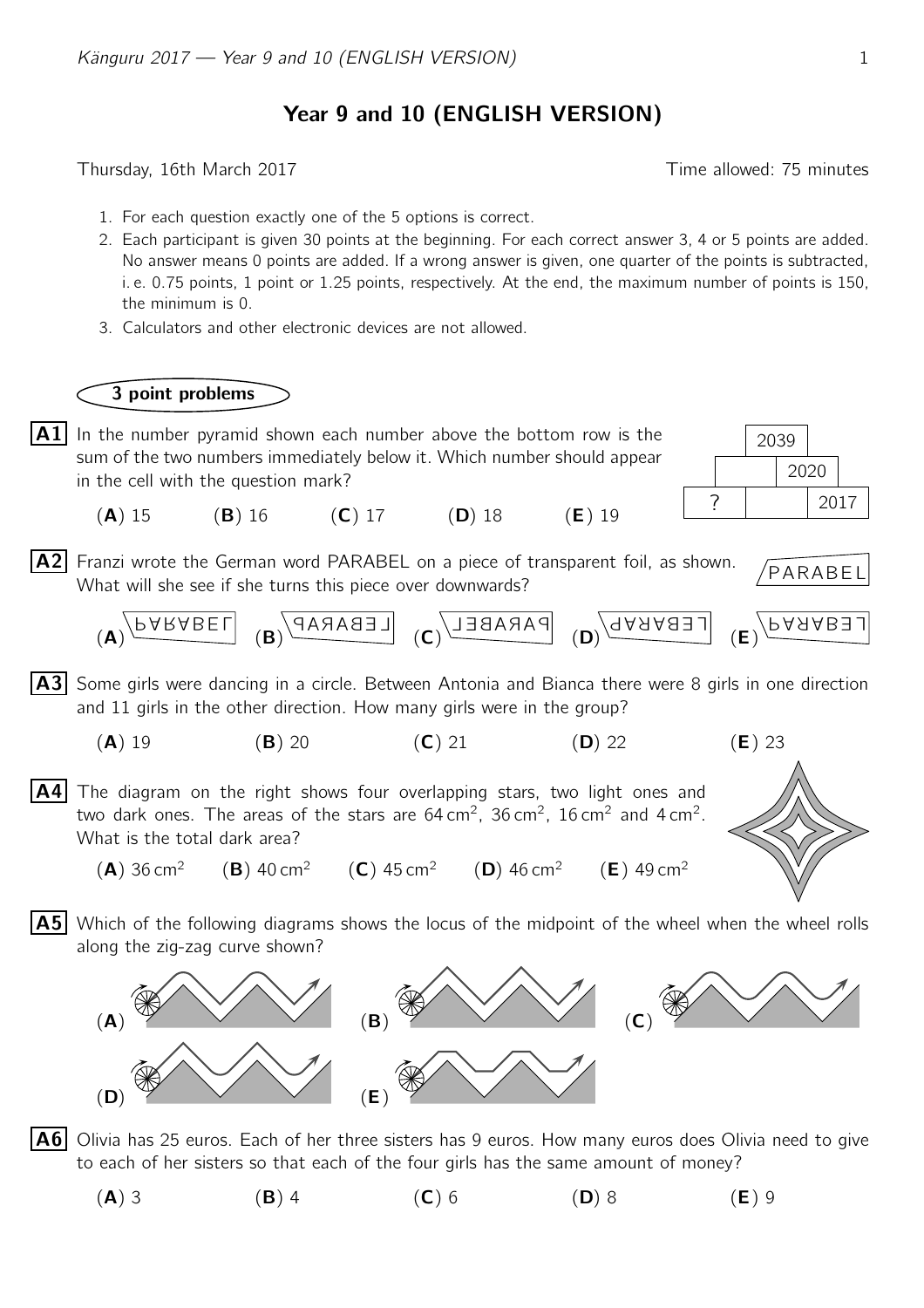

(A) 6 (B) 7 (C) 10 (D) 12 (E) 13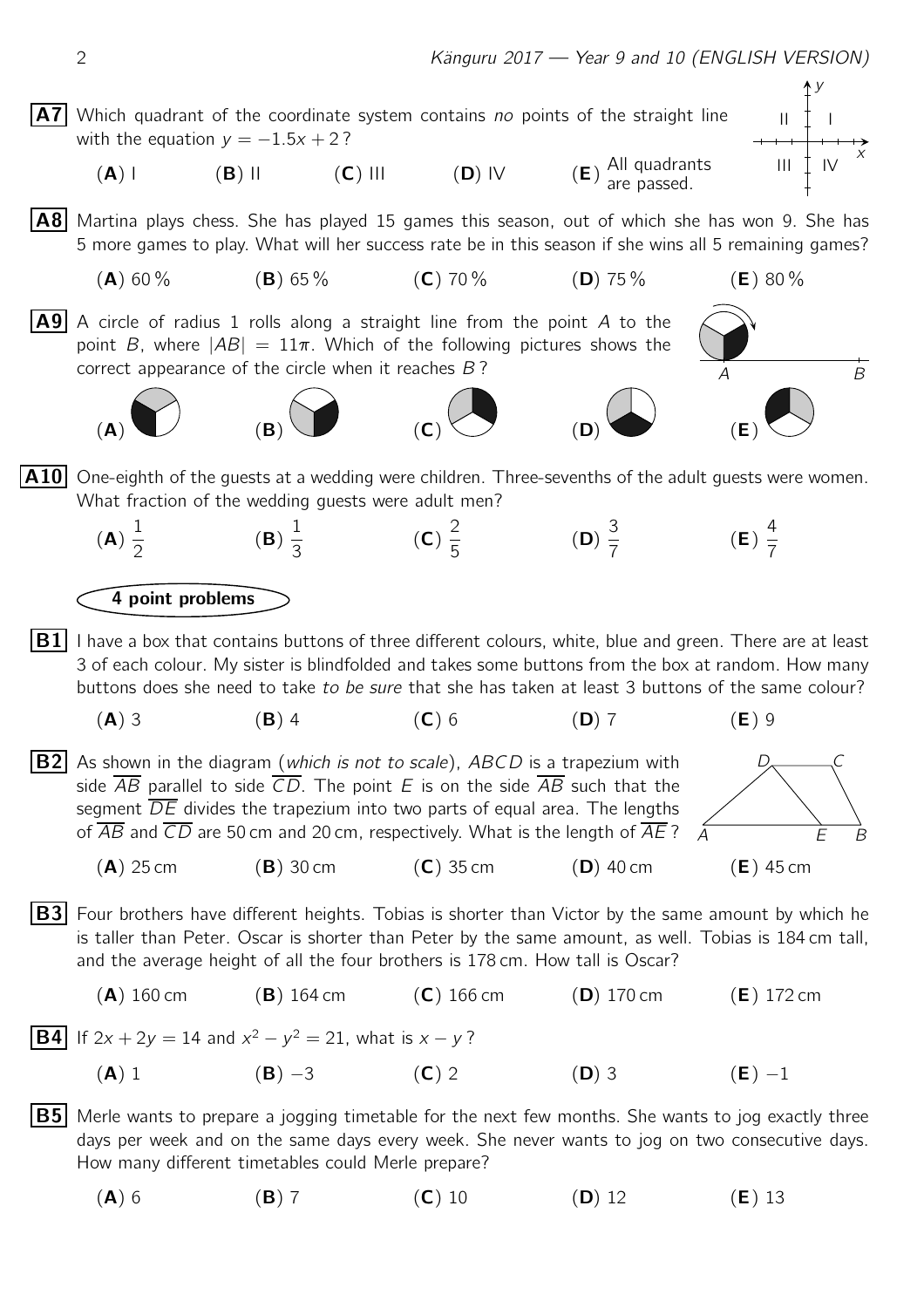A B  $\mathcal{C}_{0}^{(n)}$ **B6** A belt drive system consists of the wheels A, B and C, which rotate without any slippage. The wheel  $B$  makes 4 full turns when A makes 5 full turns; also B makes 6 full turns when C makes  $7$  full turns. The perimeter of wheel  $C$  is 30 cm. What is the perimeter of wheel  $\overline{A}$ ?  $(A)$  27 cm  $(B)$  28 cm  $(C)$  29 cm  $(D)$  30 cm  $(E)$  31 cm **B7** How many positive integers N possess the property that either the number N or the number  $N + 20$ is a 3-digit number? (A) 19 (B) 20 (C) 38 (D) 39 (E) 40 2  $3$  | 1 ? **B8** Maja wants to write a number into each cell of a 3×3 grid. She wants to do this in such a way that the numbers in each of the four  $2\times 2$  grids that form part of the  $3\times 3$  grid have the same totals. Maja has already written numbers in three of the corner cells, as shown. Which number does she need to write in the bottom right corner? (A) 6 (B) 5 (C) 4 (D) 1 (E) 0 **B9** The sum of the squares of three consecutive positive integers is 770. What is the largest of these integers? (A) 15 (B) 16 (C) 17 (D) 18 (E) 19 **B10** Ivana has two identical dice. On the six faces of each are the numbers  $-3$ ,  $-2$ ,  $-1$ , 0, 1 and 2. If Ivana throws her dice and multiplies the results, what is the probability that their product is negative? (A) 1 2 (B) 1 6 (C) 1 4 (D) 13  $\frac{13}{36}$  (**E**) 1 3 5 point problems  $|C1|$  For an integer z exactly two of the following five inequalities are true, while the other three are false. (1)  $2z > 130$  (2)  $z < 200$  (3)  $3z > 50$  (4)  $z > 205$  (5)  $z > 15$ Which are the two inequalities that are true? (A) (1) and (3) (B) (3) and (4) (C) (2) and (3) (D) (4) and (5) (E) (2) and (5)  $|C2|$  The product of four different positive integers, all of which are less than 20, is 882. What is the sum of these four positive integers?  $(A)$  23 (B) 25 (C) 27 (D) 31 (E) 33  $|C3|$  From the midpoint of each side of an equilateral triangle the perpendiculars to the other two sides are drawn. These perpendiculars form a hexagon, as shown. What fraction of the area of the initial triangle does this hexagon cover? (A) 1 3 (B) 2  $\frac{1}{5}$  (C) 4  $\frac{1}{9}$  (D) 1 2 (E) 5 9